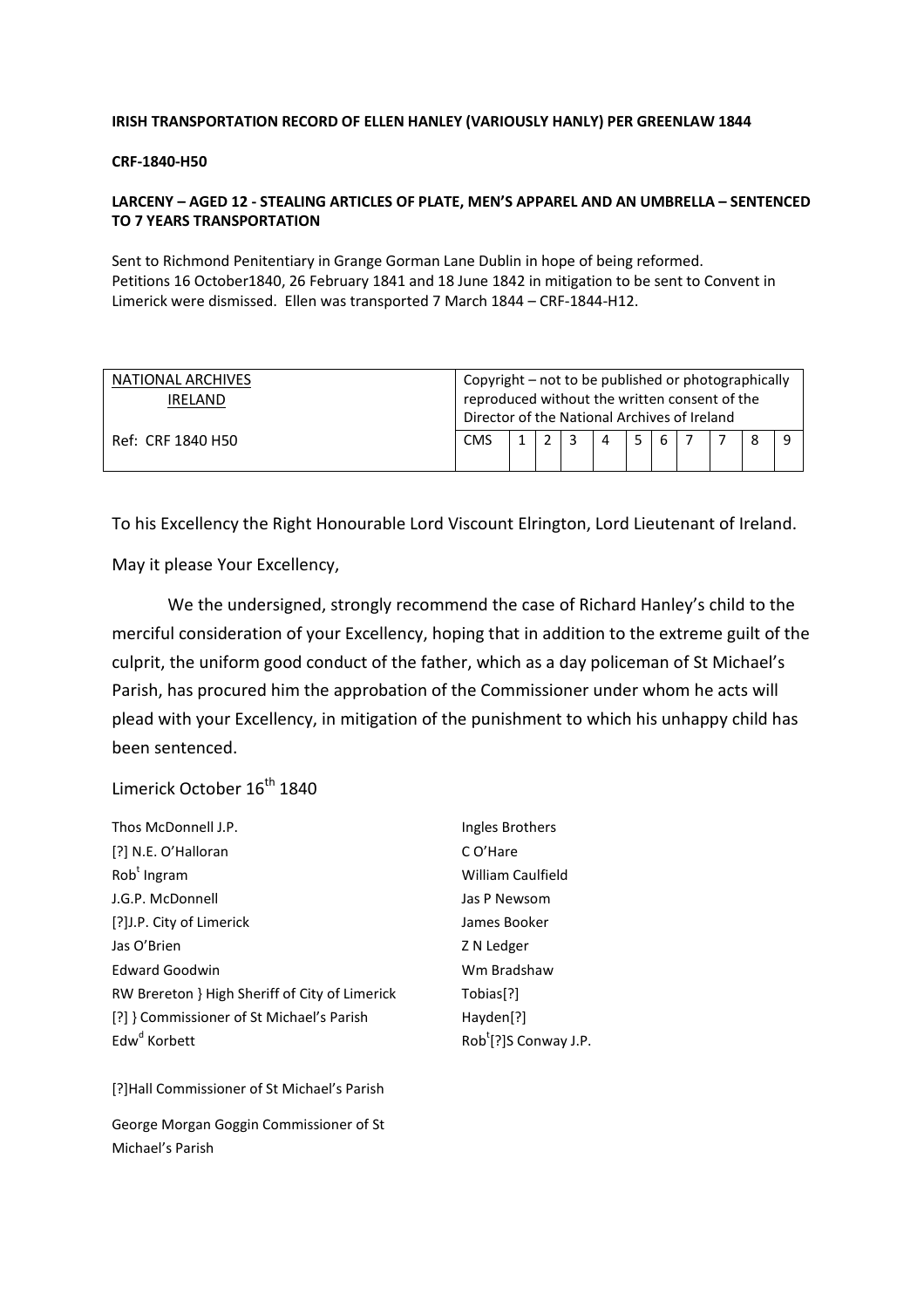Michael[?] Commissioner of St Michael's Parish P Fogarty T Fogarty Patrick O'Gorman Commissioner of St Michael's Parish

------------------------------------------------------------------------------

H 50 1840 Ellen Hanly

## Larceny 7 years Tr

Enquire whether there is any place in which this wasted child can be placed, for a chance of

correction and in the meantime let the sentence be respected.

Plunkett

Some enquiry should be made as to the conduct of the Father.

Initialled

Report respecting the girl annexed.

Let the sentence continue respected and let the prisoner be removed according to the

suggestion of the Inspector.

**Signature** 

Another application is annexed 21 June 1842.

If her reception as proposed is guaranteed, let her be discharged.

Jun 22 Initialled

1842

[?*illegible*] James Alton's ans<sup>d</sup>  $23<sup>rd</sup>$ 

------------------------------------------------------------------------------

Stamped CHIEF SECRETARY'S OFFICE 10 OCT 19 DUBLIN

To His Excellency the Lord Lieutenant General and General Governor for Ireland on the

The Memorial of Richard Hanley, a day policemen of the Parish of St Michael's in the City of Limerick.

Humbly Shewth

 That Memorialist has a daughter named Ellen Hanley a child of only thirteen years of age – who at the late Sessions of Limerick was tried and found guilty of stealing an umbrella, and sentenced by the Recorder to seven years transportation.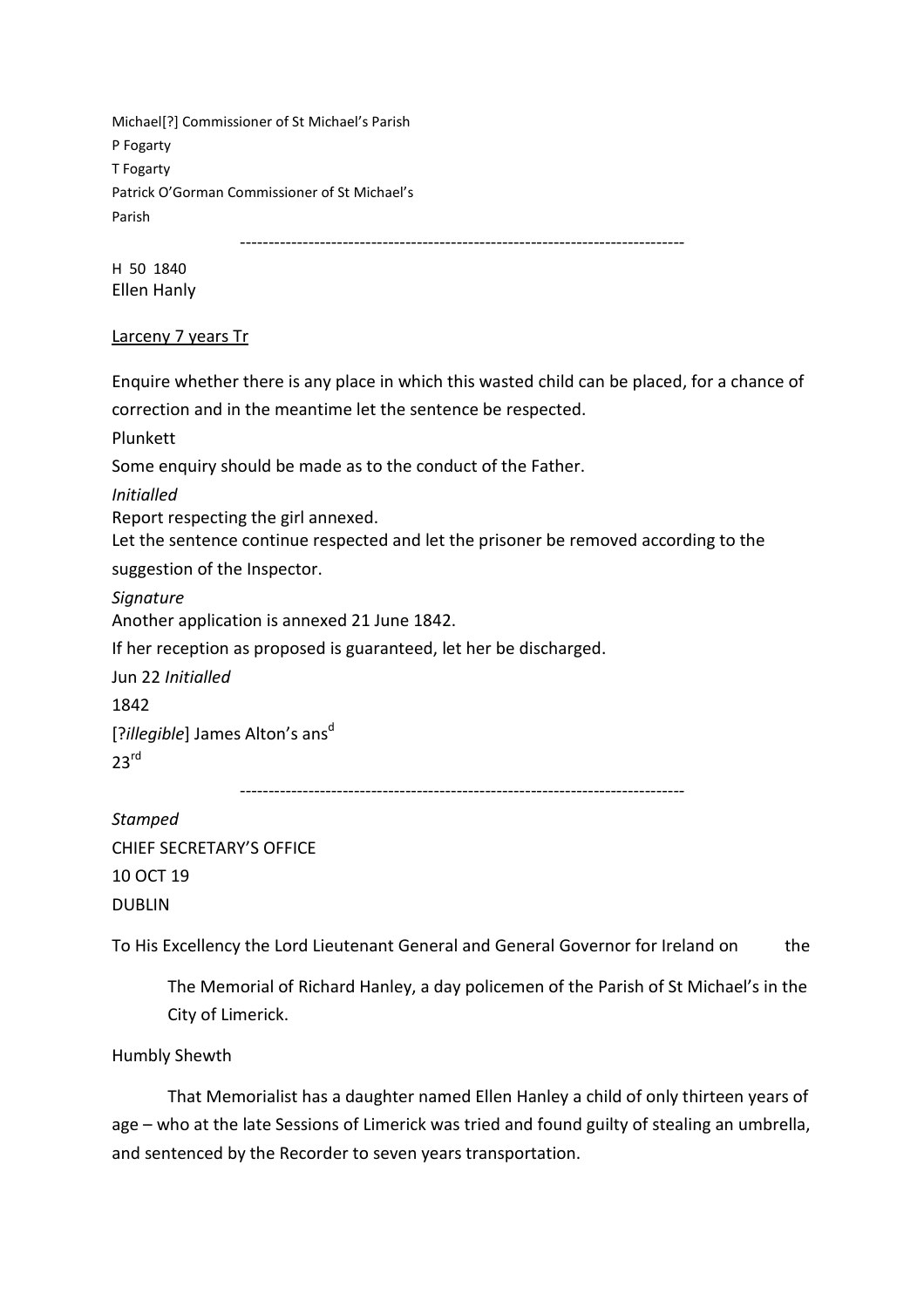That Memorialist cannot conceive how his unhappy child could have been led to the commission of this her first offence, unless as he firmly believes that she was instigated by some more experienced criminal who took a base advantage of her extreme youth and ignorance of the laws of her Country.

 That Memorialist though shocked at this instance of depravity in his child, yet feels for her unhappy situation and all the anxiety of a parent, who only desires to having her restored to a proper sense of the duty which she owes to herself, her parents, and society at large.

 That Memorialist actuated by the desire shrinks from contemplating the many dangers to which his child must be exposed from associating for seven years with none but convicted felons, and Memorialist therefore implores Your Excellency to take into consideration her extreme youth, and afford her some chance of being reclaimed from early guilt by so far altering her sentence, as that she may be confined in some Workhouse or Penitentiary in the Country, where she may have the advantage of useful instruction, which with the blessing of Divine Providence he trusts will have the effect of implanting in her breast a love of honest industry, and a detestation of everything approaching to a breach of the laws of God, and of her Country.

> And Memorialist will pray. Richard Hanley

# Limerick 16<sup>th</sup>October 1840.

Being aware of the facts set forth in the above appeal it gives me great pleasure to join in the prayer of Memorialist, particularly as I am concerned that the reclaiming of one criminal would tend more to uphold the dignity of the laws, than the punishment of a thousand.

> Temple Mungret Limerick 16<sup>th</sup> October 1840 James Alton

------------------------------------------------------------------------------

46 Lower Baggott 24<sup>th</sup> October 1840

**Stamped** CHIEF SECRETARY'S OFFICE 40 OCT 21 DUBLIN Sir,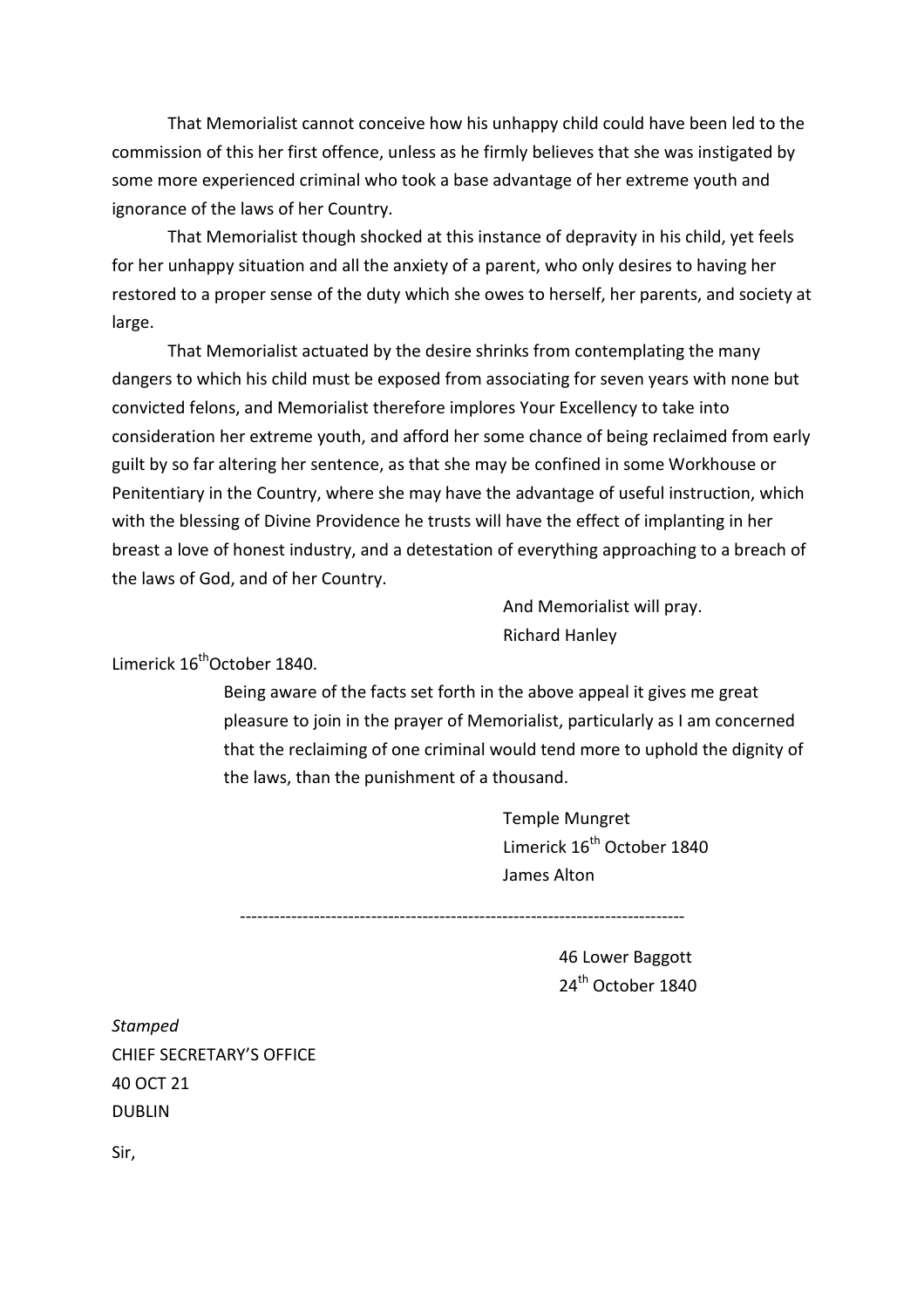I have had the honour of receiving your letter of the  $23<sup>rd</sup>$  inst. enclosing a Memorial from Richard Hanly, on behalf of his daughter, a prisoner of the City of Limerick Gaol, under sentence of transportation.

 The prisoner was indicted in the last Michaelmas Sessions for stealing, not only the umbrella mentioned in the Memorial but sundry articles of plate, and men's wearing apparel etc- and to this indictment she persevered, after the usual caution in pleading guilty. Having endorsed her pleas to be recorded, I postponed passing sentence until I made enquiry respecting her. The result was that she was repeatedly brought before the Magistrates on similar charges, and was sent by them to the old Poor House instead of committing her for trial, in hopes that she might be reformed, but as it appeared that as soon as she was discharged, she resumed her old habits, and althoug[h] young, was considered an incorrigible thief, that was at last committed for trial and convicted.

 There was strong reason to suppose, that her parents, if they did not connive of these thefts thus committed, took no measure to prevent them. At the time of trial, the witness who was supposed to attend for the prosecutor complained to the Court that the Memorialist, prisoner's Father, threatened her in such a manner, that she thought her life was in danger from coming forward as a witness, which she did most reluctantly; and on her securing to this effect, the Memorialist was put under a heavy Order of Bail to keep the peace towards this witness.

 As there is no Penitentiary in Limerick for youthful delinquents, as I know his Excellency objects to let convicts from the Country be placed in the Dublin Penitentiaries, I thought it best for this girl, her parents and the community to sentence her to be transported for seven years.

I beg to state for his Excellency's information that in my opinion there wasn't any mitigating circumstances which would render His Honour a proper object of Mercy.

> I have the honour to be Sir Your obedient Servant Carew Smyth

NH MacDonald Esq.

------------------------------------------------------------------------------

In reference to The Lord Chancellor's directions in the case of Ellen Hanly, I beg to submit for consideration that she should be sent to Grange Gorman Gaol, female Prison in Dublin, where all female convicts are collected for Embarkation with Instruction to Mrs Hawkins the Matron to retain her there and from time to time to report to His Excellency The Lord Lieutenant her conduct & what steps exist for her reformation:-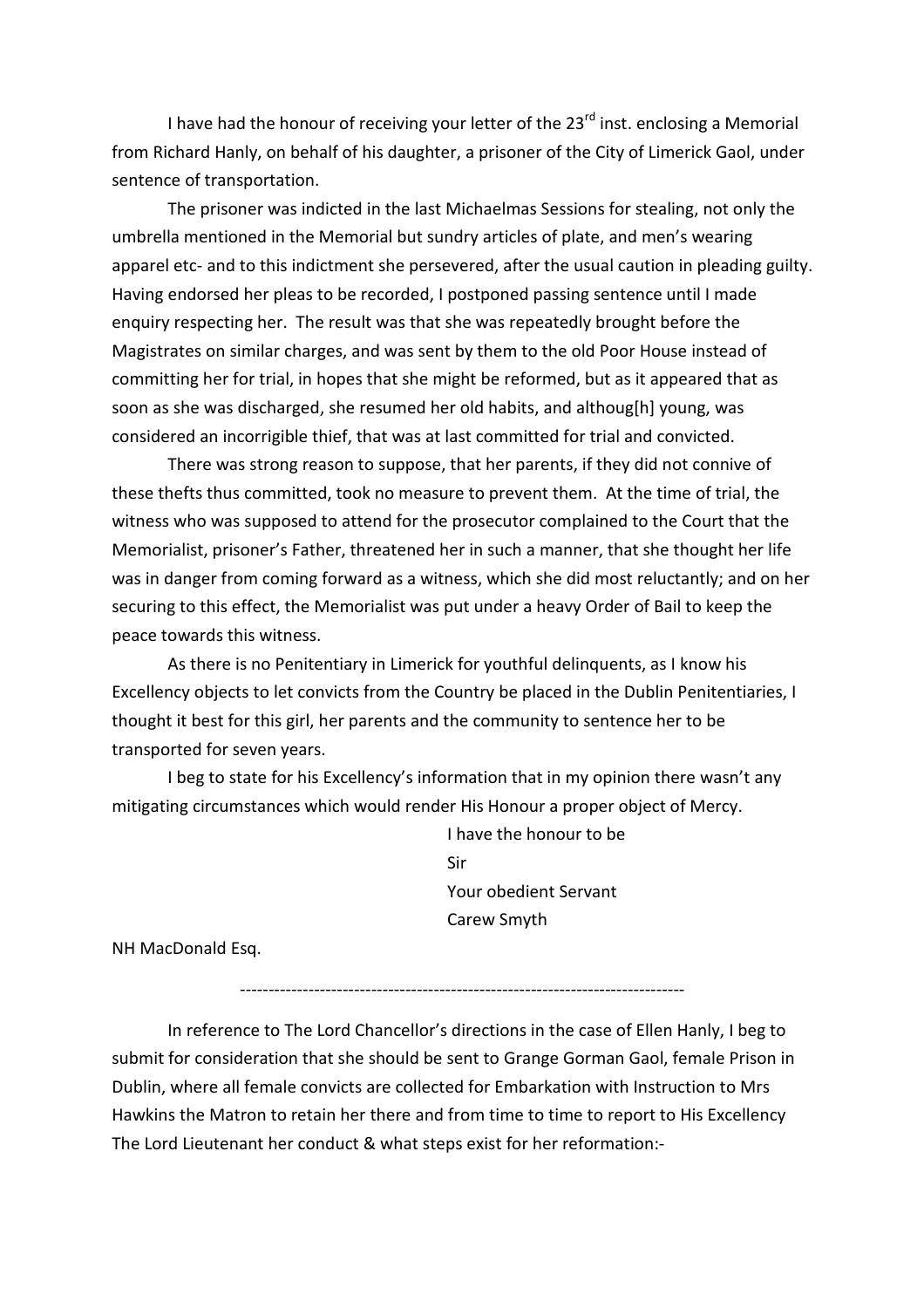She will be well attended to in this excellent Prison, & should she resist the efforts of reform then she can finally be transported in the first female ship afterwards. Dublin Castle **Signature** Signature 5 Nov 40 **I. Gen<sup>l</sup> of Prisons & Sup<sup>t</sup> of Convicts** 

------------------------------------------------------------------------------

Dublin Castle 23 June 1842

Sir,

The Lord Lieutenant has been pleased to mitigate the Sentence passed on Ellen Hanly

Prisoner in the Gaol of Grange Gorman Lane Penitentiary and I am to signify His Excellency's desire, that the said Prisoner be discharged upon Mr Alton becoming a guarantor that she will be received into the Convent of Limerick

I have the honour to be,

Sir,

Your most obedient humble Servant

C Lucas

NB It is requested that the Governor

of the Gaol will acknowledge this Letter.

To the High Sheriff of the

City of Dublin or his Sub-Sheriff

------------------------------------------------------------------------------

[COVER OF WRIT]] 18

On Her Majesty's Service

TO [illegible]

THE HIGH SHERIFF OF THE CITY OF DUBLIN

OR HIS SUB-SHERIFF.

gang and the control of the control of the control of the control of the control of the control of the control of the control of the control of the control of the control of the control of the control of the control of the

CHIEF SECRETARY'S OFFICE

\_\_\_\_\_\_\_\_\_\_\_\_\_\_\_\_\_\_\_\_\_\_\_

\_\_\_\_\_\_\_\_\_\_\_\_\_\_\_\_\_\_\_\_\_\_\_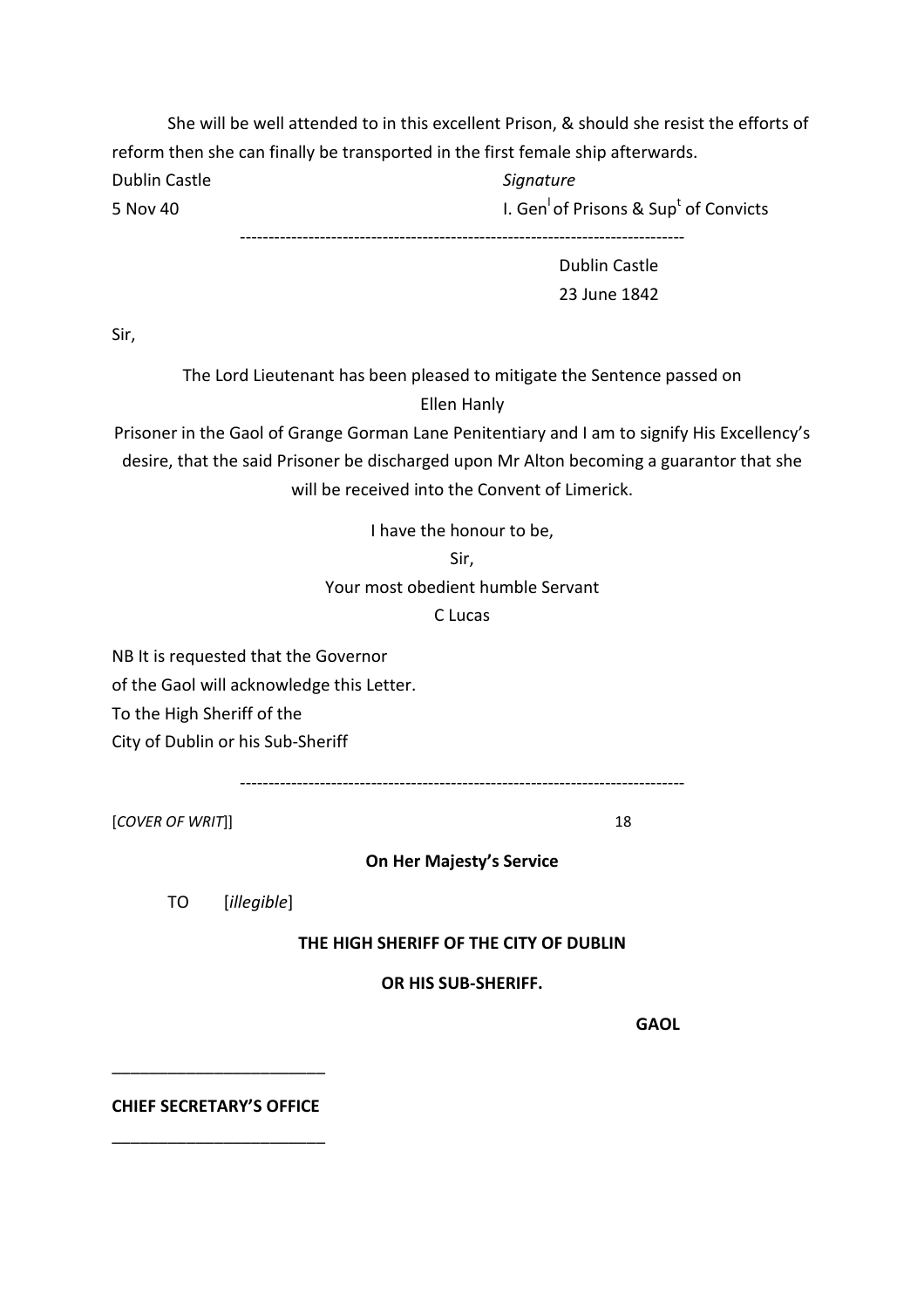[Right hand margin handwritten] example that the control of the City Sheriff's Office

33 Upper [address illegible] Limerick

------------------------------------------------------------------------------

Sir,

 I have just had a communication from Richard Hanly Day Policeman for Limerick respecting his daughter **Ellen** who is now confined in the Dublin Penitentiary.

 I undertake to have her received into this Convent, if sent here. I understand from Hanly that he is too poor to send a person for her, or to pay her expenses. However I consider that it would be unsafe to have her liberated in Dublin, but if forwarded here she shall be particularly attended to, with the view of following up the excellent instructions which she received in the Penitentiary.

 The Leniency of the Government in this case is most judicious and creditable and I doubt not wise his attending with the happiest effects.

 I have the honour Sir, To remain your obedient Servant

Gustavus Hamilton Esq **James Alton** [illegible] Temple Mungret Dublin

[watermark back to front – FELLOWS 1840]

------------------------------------------------------------------------------

Stamped CHIEF SECRETARY'S OFFICE 41 MAR 1[?] DUBLIN

[W Connors written in left margin]

To His Excellency the Lord Lieutenant of Ireland on the day

 The Memorial of the undersigned Richard Hanly, Day Policeman of Limerick. Humbly sheweth:

 That Memorialist's daughter a girl now of twelve years of age having through the instigation of an evil disposed companion stolen an Umbrella was tried in August last before the Recorder of Limerick, at the Quarter Sessions, and having been found guilty was sentenced to Seven Years transportation.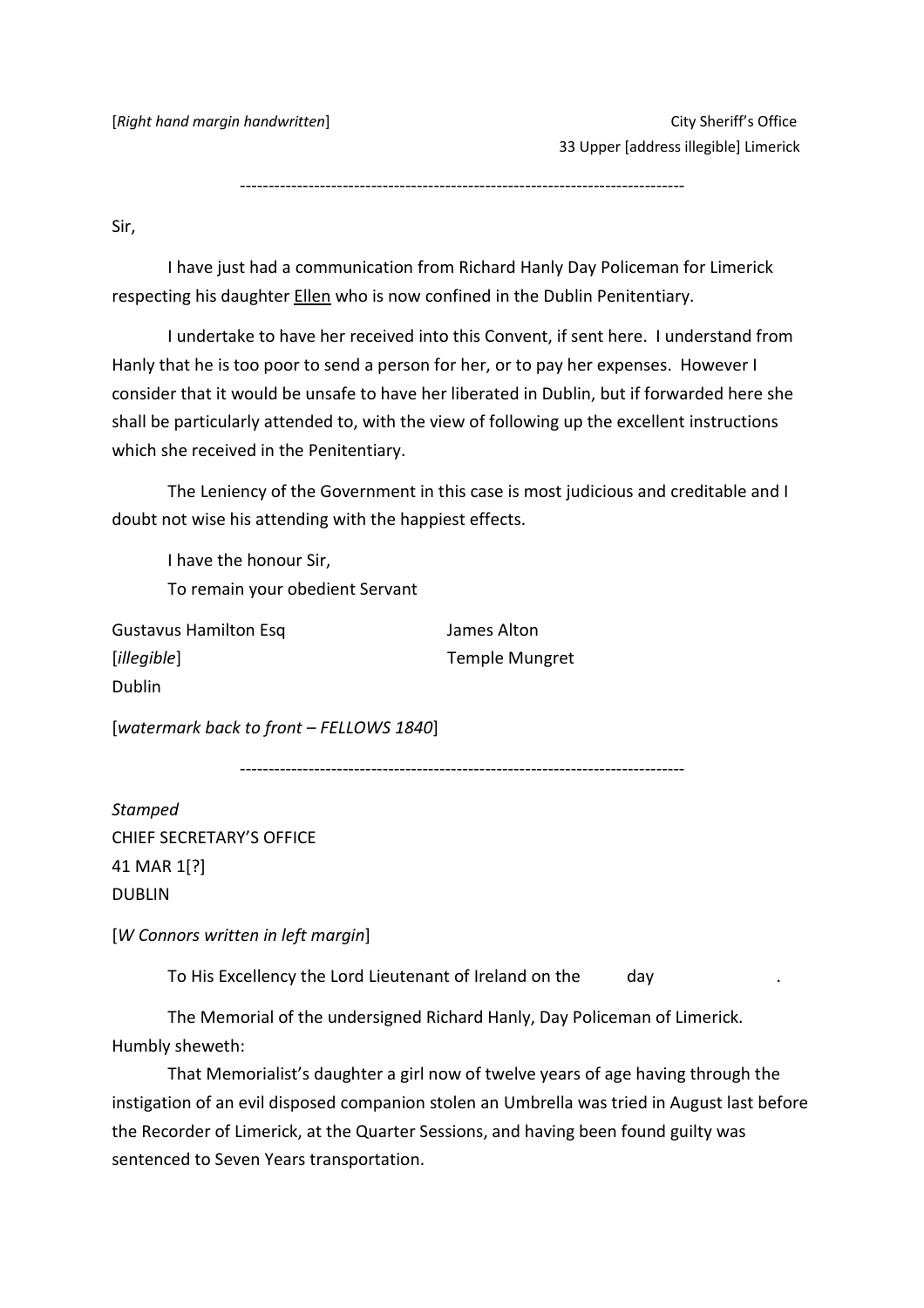The Memorialist thro' Your Excellency's clemency (for which Memorialist will have cause to bless), Your Excellency obtained a postponement of his daughter's sentence, and arguably to the former prayers of Memorialist, she has been suffered to remain an inmate of one of its Dublin Penitentiaries.

 That Memorialist in praying for said postponement of his daughter's sentence, was not actuated by a desire for her liberation, but for an opportunity to be afforded her of perceiving the enormity of the crime and the danger of disregarding parental instruction, and listening to the instigation of designing persons.

 The Memorialist does not now seek to liberation, on the contrary, Memorialist would never cease to regret such a circumstance, but having learned that a Convict Vessel is on the eve of sailing, and being painfully impressed with the almost certainty of the utter ruin of his unhappy child which would inevitably attend her intercourse as a Convict with more hardened criminals. Memorialist humbly entreats Your Excellency to spare the agonizing anticipations of a father's heart, and by allowing her to remain for any period that it may please Your Excellency in her present excellent Asylum, to afford her in consideration of her extreme youth the only chance of being reclaimed from perhaps a life of crime:- and of being eventually restored to Society with a mind regulated by their sound religious principals which are now to carefully being instilled by the humane and worthy Matron of the Richmond Penitentiary in which she now resides.

> And Memorialist will pray Limerick 26<sup>th</sup> February 1841 Richard Hanly

Having had a good opportunity of judging the character of the said Memorialist, I can with great pleasure commend his prayer to the merciful consideration of Government and state Cover to Writ on back hereof copy of letters having confirmed from the Priest Fr Murphy of Dublin to the Priest Fr D'Arcy, Priest of St Mary's Limerick [illegible]

> Temple Mungret 26 February 1841 James Alton

------------------------------------------------------------------------------

H 50 1840 **In the stripe right of page hides some words** [black vertical stripe right of page hides some words]

Copy

Church Chapel

8 February 1841

Rev'd dear Sirs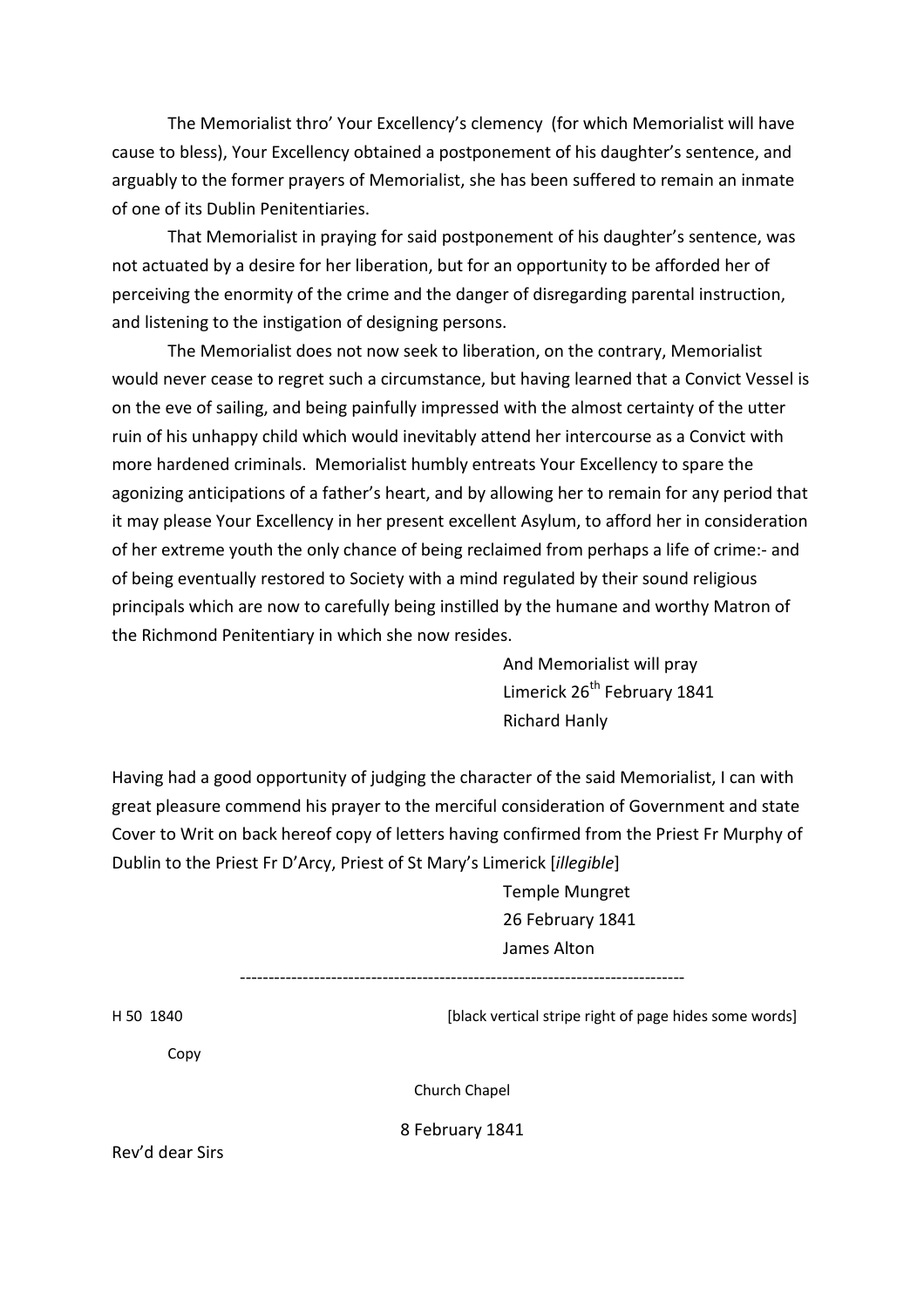The young female Hanly is at present in the Richmond Penitentiary under sentence of transportation from the Gaol of Limerick. Her youth, good conduct and the crime for which she has been sentenced her first have pleaded largely in her favour and caused her to be kept back when the other Convicts were shifted for Sydney – there is hope that by a proper application to Government her sentence might be commuted to a temporary imprisonment. You will please make this known to her poor father. I should have stated that she is not permitted to live with the other Convicts. Her friends should therefore take immediate measures for her liberation in which if necessary they may expect the assistance of the Church here.

Signed

The Rev<sup>d</sup> Fr D'Arcy St Michael's Limerick Jno F Murphy

------------------------------------------------------------------------------

46 Lower Baggot St 5<sup>th</sup> March 1841

I have had the honour of receiving your letter of  $4<sup>th</sup>$  Inst. enclosing the Application Memorials on behalf of Ellen Hanly.

I beg leave to refer you to my Report on this case made to the Lord's Jusctices,  $23^{rd}$ October 1840, in which I felt it my painful duty to report most unfavourably of this prisoner.

 In the course of several trials which took place since, it clearly appeared that the prisoner was intimately connected with as nefarious a gang of felons as ever infested the City of Limerick. By the activity and vigilance of our efficient police the gang has today nearly broken up.

 As to the propriety of continuing this prisoner in this penitentiary, I cannot presume to offer an opinion to His Excellency but I respectfully submit to him as my decided opinion, that if there is probability that the Prisoner will return to Limerick when liberated, it would be much better both for herself and the community that then she must be transported at once.

I have the honour to be

#### Sir

## Carew Smyth

------------------------------------------------------------------------------

NH MacDonald Esq [Sign<sup>'</sup> appears bottom page 1 of 2 pages]

Stamped CHIEF SECRETARY'S OFFICE